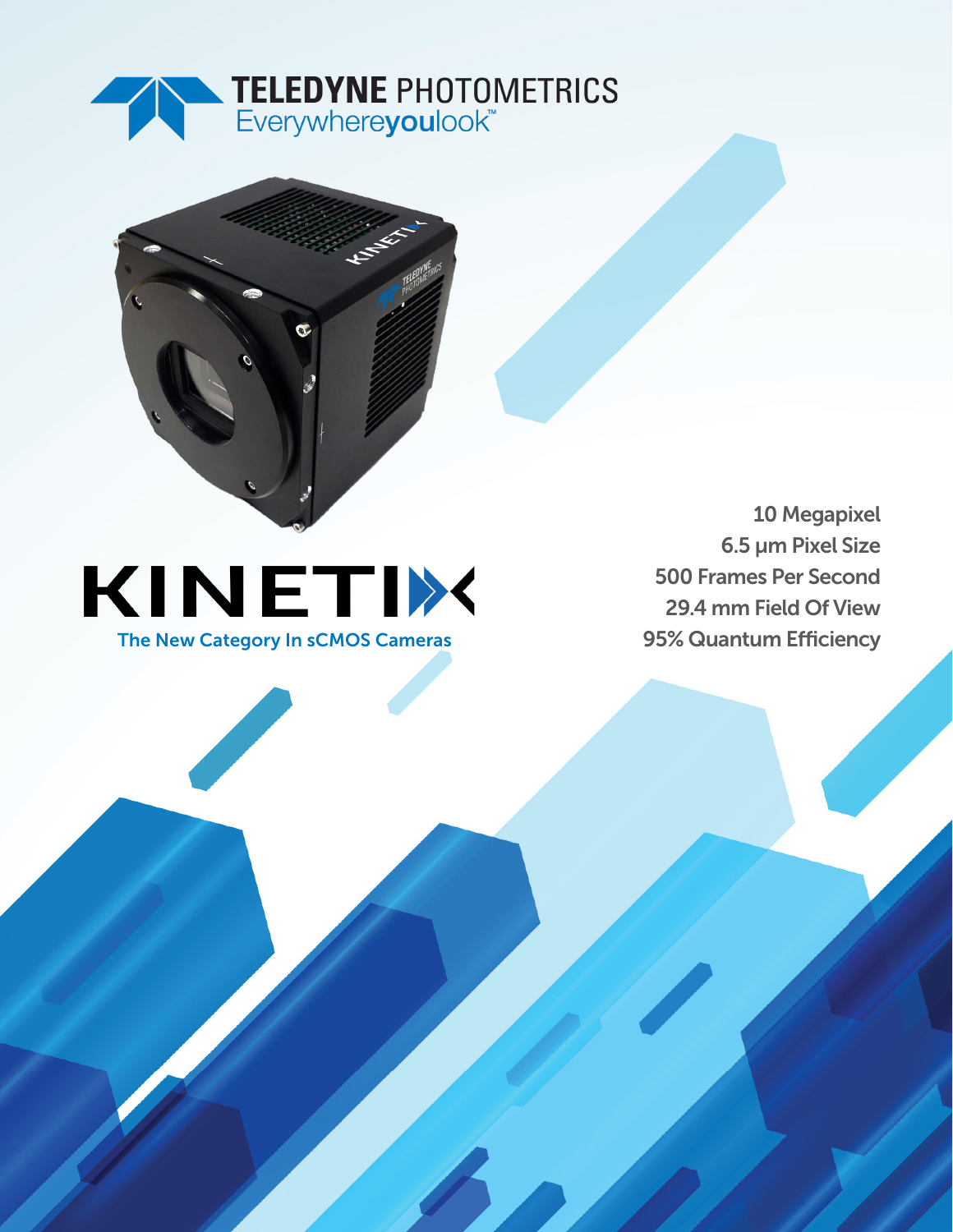| <b>Specifications</b>    | <b>Camera Performance</b>                                             |  |  |  |
|--------------------------|-----------------------------------------------------------------------|--|--|--|
| Sensor                   | Teledyne Photometrics Kinetix Sensor                                  |  |  |  |
| <b>Active Array Size</b> | 3200 x 3200 (10.24 Megapixel)                                         |  |  |  |
| Pixel Area               | 6.5µm x 6.5µm (42.25µm <sup>2</sup> )                                 |  |  |  |
| Sensor Area              | 20.8mm x 20.8mm<br>29.4mm diagonal                                    |  |  |  |
| Peak QE%                 | >95%                                                                  |  |  |  |
| Readout Mode             | Rolling Shutter<br>Effective Global Shutter<br>Programmable Scan Mode |  |  |  |
| <b>Binning</b>           | 2x2 Digital                                                           |  |  |  |
| Linearity                | $>99\%$                                                               |  |  |  |
| Cooling Options          | Air Cooled<br>Liquid Cooled                                           |  |  |  |

| <b>Camera Modes</b>     |                                    |                            |                                    |
|-------------------------|------------------------------------|----------------------------|------------------------------------|
| <b>Specifications</b>   | <b>Dynamic Range</b>               | <b>Speed</b>               | <b>Sensitivity (CMS)</b>           |
| Bit-Depth               | $16$ -bit                          | 8-bit                      | $12$ -bit                          |
| Frame Rate (Full Frame) | 83 fps                             | 500 fps                    | 88 fps                             |
| Read Noise              | $1.6e-$                            | $2.0e^{-}$                 | $1.2e-$                            |
| Cooling                 | $0^{\circ}$ C                      | $+5^{\circ}$ C             | $0^{\circ}$ C                      |
| Line Time               | 3.749 µsec/line<br>(Dynamic Range) | 0.625 µsec/line<br>(Speed) | 3.53125 µsec/line<br>(Sensitivity) |

| <b>Specification</b>   | <b>Camera Interface</b>                           |
|------------------------|---------------------------------------------------|
| Digital Interface      | PCI-Express Gen 3<br>USB 3.2 10 Gbps              |
| Lens Interface         | T-Mount<br>F-Mount<br>C-Mount<br>Swappable Mounts |
| <b>Mounting Points</b> | 2x 1/4" mounting points per side                  |

| <b>Triggering Mode</b>      | <b>Function</b>                                                 |                                                                    |  |  |
|-----------------------------|-----------------------------------------------------------------|--------------------------------------------------------------------|--|--|
|                             | Trigger First:                                                  | Sequence triggered on first rising edge                            |  |  |
| Input Trigger Modes         | Edge:                                                           | Exposure time is controlled by length of high trigger signal       |  |  |
|                             | SMART Streaming: Fast iteration through multiple exposure times |                                                                    |  |  |
|                             | Any Row:                                                        | Expose signal is high while any rows acquiring data                |  |  |
|                             | Rolling Shutter:                                                | Effective Global Shutter - Expose signal is high when all rows are |  |  |
|                             |                                                                 | acquiring data                                                     |  |  |
| <b>Output Trigger Modes</b> |                                                                 | Signal is High for set Exposure time - Readout Time                |  |  |
|                             | First Row:                                                      | Expose signal is high while first row is acquiring data.           |  |  |
|                             | Line Output:                                                    | Expose signal provides rising edge for each row advanced by the    |  |  |
|                             |                                                                 | rolling shutter readout                                            |  |  |
| Output Trigger Signals      | Expose Out (up to four signals), Read Out, Trigger Ready        |                                                                    |  |  |